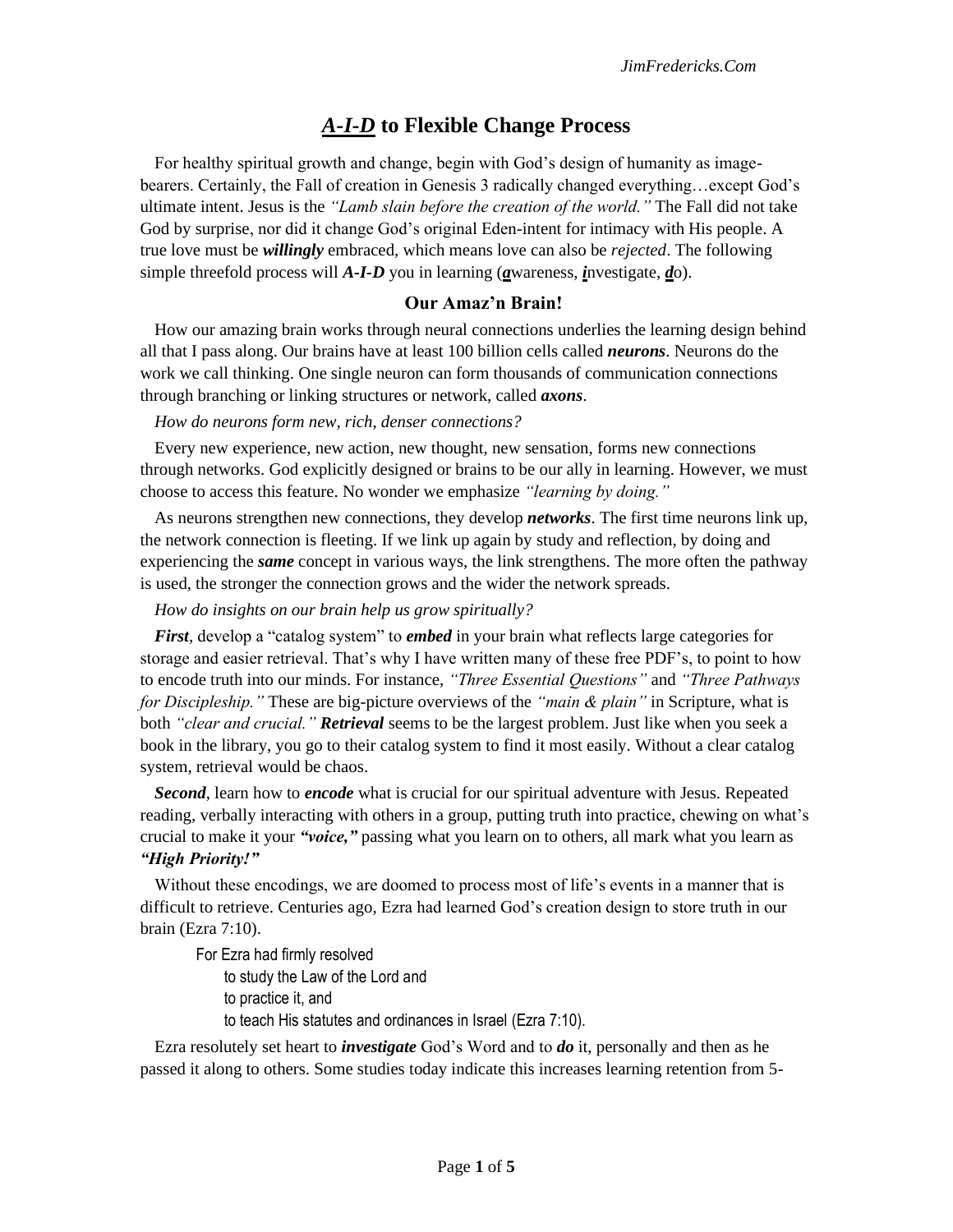10% up to *90%.* This *encodes* our learning as *"This is 'must remember' stuff! Store as high priority!"*

#### *Let's learn to align with our design.*

These characteristics of our amaz'n brain support why I strongly encourage those who engage Scripture personally to read the passage daily and the whole book once per week, focusing on big-picture themes. I have written an 8-series *"DiscipleMaking Companion"* to guide learners in this style of learning. Such an approach strengthens these networks as we also put it into practice and pass it along to others.

Our left brain works by *"knowledge gathering,"* by observing, thinking, problem solving and correlating new information. Our heart, the core of who we are, works by *"experience gathering."* Like digesting food, we digest truth, so it metabolizes into life-resources through experience. *Both/And.* I encourage each of you to join a host of others as lifelong *life*-learners and doers, turning truth into experience.

That's why we must engage our entire *heart* to maximize change.

#### **A Whole***heart***ed Process for Change**

*How do we find our spiritual moorings and break free from the false dichotomy of the "either/or view of life outside our spiritual essentials?*

As I have poured over Jesus' life and what His followers have written in the NT (New Testament), I see a simple, flexible and adaptable, powerful and indivisible *threefold* process for change. Not fixed steps. Not a foolproof process. But a *wholehearted*, relational approach to our Family-of-Three, relying on the Spirit of God to activate God's promises.

This is not a simplistic change process. It engages God from the core of our being, our *heart*. In Scripture, I see *heart* (and also soul) as including our *affections* with its emotions and feelings, our *mind* with its thinking and reasoning, and our *will* with its choices. *Wholehearted* following of Jesus fully engages all three. In this fluid, threefold cycle (note the three *clockwise* arrows on the first diagram), Jesus describes how to bring the truth of Scripture practically into the norm for change in our everyday life. *Awareness. Investigate. Action.*

*1. Awareness (affections): Awareness* provides motivation for us to recognize that God is

summoning us into more freedom. Be sensitive to the subtle stimuli through your affections. Through *awareness*, the Spirit uses the focused attention of our five senses to enliven us, so we better recognize our inner and outer environment. Think spiritual alertness that opens us up for a consciousness of needs and possibilities.

Our attitude towards God's Word has a great deal to do with *experiencing* God's Word (Psalm 1:1-2), and thus change. However, our *affections* with their emotions and feelings are *not* an accurate guide on our journey. Our feelings provide us



with early *awareness* that *"something is happening!"* We must also engage our mind to *discern*  what that *"something"* is.

*Where does guidance come from then? How do we know what that "something" is and what to do about it?*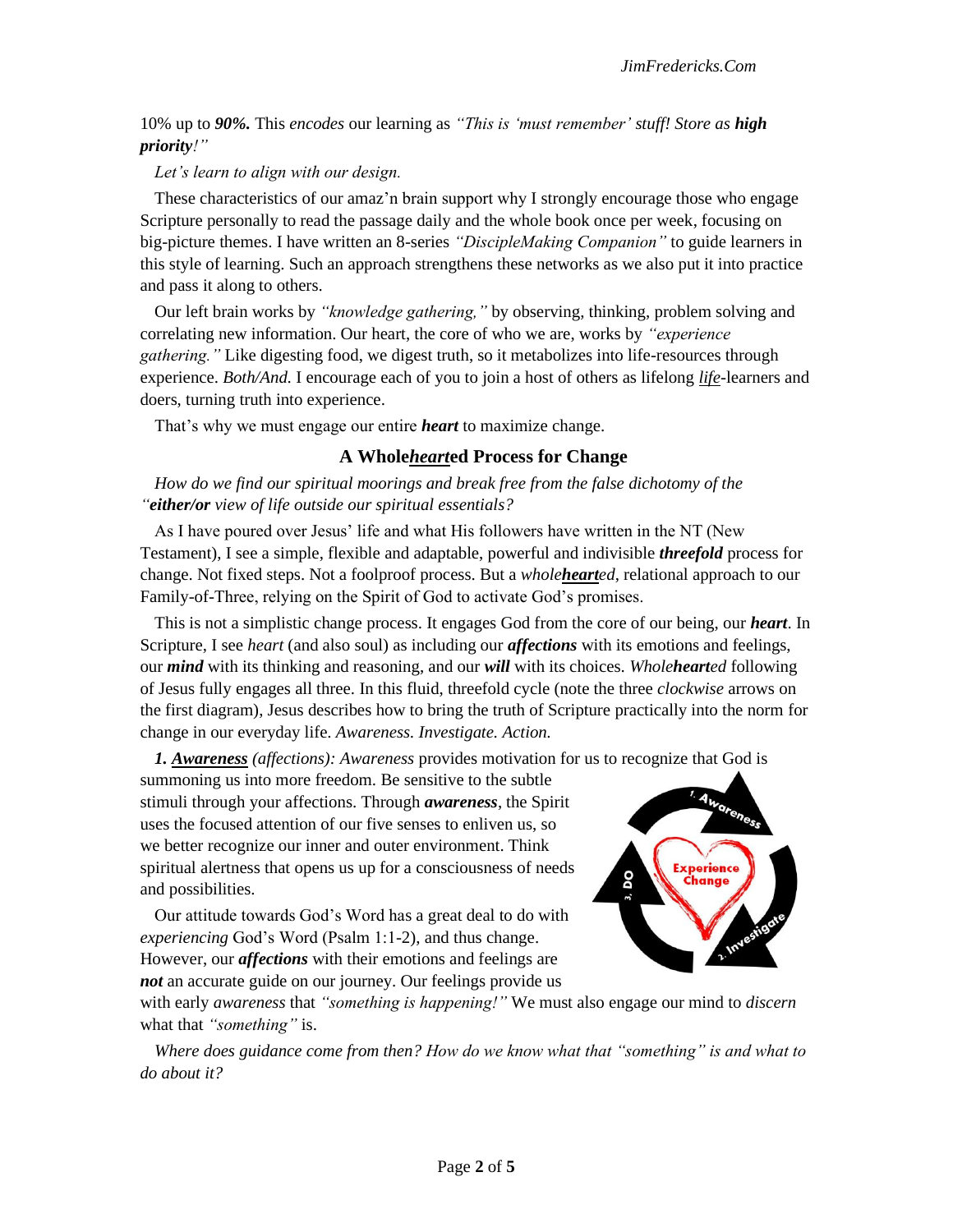"Whoever **has** my commands and **obeys** them, he is the one who loves me. He who loves me will **be loved** by my Father, and **I** too will **love** him and **show myself** to him" (John 14:21, **emphasis**).

*2. Investigate ( with our mind) "Has my commands."* Jesus adds to this healthy process of change and growth by calling us to engage God's Word with our *minds*. Through our mind we engage in God's Love-Letter, the Bible, so it actively occupies our heart to discover a solution and rebuild healthy habits. God's Word records truth as the Spirit enlightens and transforms our minds (Romans 12:2). Fully engage our mind to *investigate* what our *awareness* has awakened in us.

Jesus points us to truth residing in God's Word. Learn to *think from truth to life*. A mere cursory read will not develop strong followers (*BIG-small-BIG* learning, with the *"small"* = *analyze and the "big" rapid, repeated reading of the passage*). We are the gatekeepers of our hearts. The give-&-take of *debriefing* with others in community provides added space that accelerates growth as we *do* God's will.<sup>1</sup> How high is your *desire* to *delight* to invest in Scripture to learn to think from truth to life, aligning your *affections* with your *mind*?

*3. DO (obey from our will)* (*"obeys them,"* compare Psalm 1:3, Joshua 1:8, James 1:22-25 with John 14:21. Then engage your *will* through active *doing* and *obedience* to God's Word. God releases His blessings as discovery moves to an active response to God's Word to encounter life with truth. Although I'm focusing this process to **A-I-D** our growth to the Bible, it's effective in any arena of life. God's Word contains God's mind and heart towards us. We are *"careful to do"*  what God instructs quickly, not just vote on whether we will. If even Jesus learned obedience through what He experienced, our pathway towards His highest and best also passes through obedience.

*Results: Experience Change through God's Word* (*"will be loved…I will love…"*): Often we attempt to bypass the process and leap directly to the wonderful *experience* of the intimate love the Father, Son and Spirit offer us through the *change* process. Such an approach weakens the depths of that very *experience.* The Spirit comes alongside as we partner in this threefold process, so we experience the heart of God firsthand.

*Have we taught new Christians…and our children…this basic process to A-I-D* change and growth?

If not, we are in danger of loosing a generation who attend church without a passionate, whole*heart*ed allegiance to follow Jesus regardless of cost.

Our age has traded in this healthy relational knowledge for a very impersonal knowledge acquisition (for instance, primarily lecture, Zoom, Facebook, all without face-to-face interaction). These are not wrong, just limited and incomplete to generate much heart-to-heart connection with their directive focus on *"put in"* with the *directive* teaching style most common in churches. The highest act of teaching, however, is to *"draw out"* of others what God has already put in, like a midwife *"drawing out"* the life God formed in the womb. Now we are training others to take responsibility for their lives and learn personally.

Many of us have one particular aspect of our *heart* that is strongest, whether feelings, thinking or action. Although my strongest is my mind with its thinking and reasoning, in the last few years

<sup>&</sup>lt;sup>1</sup> I've designed each *"DiscipleMaking Companion"* to prepare *before* gathering to maximize our learning. These are available on Amazon.Com.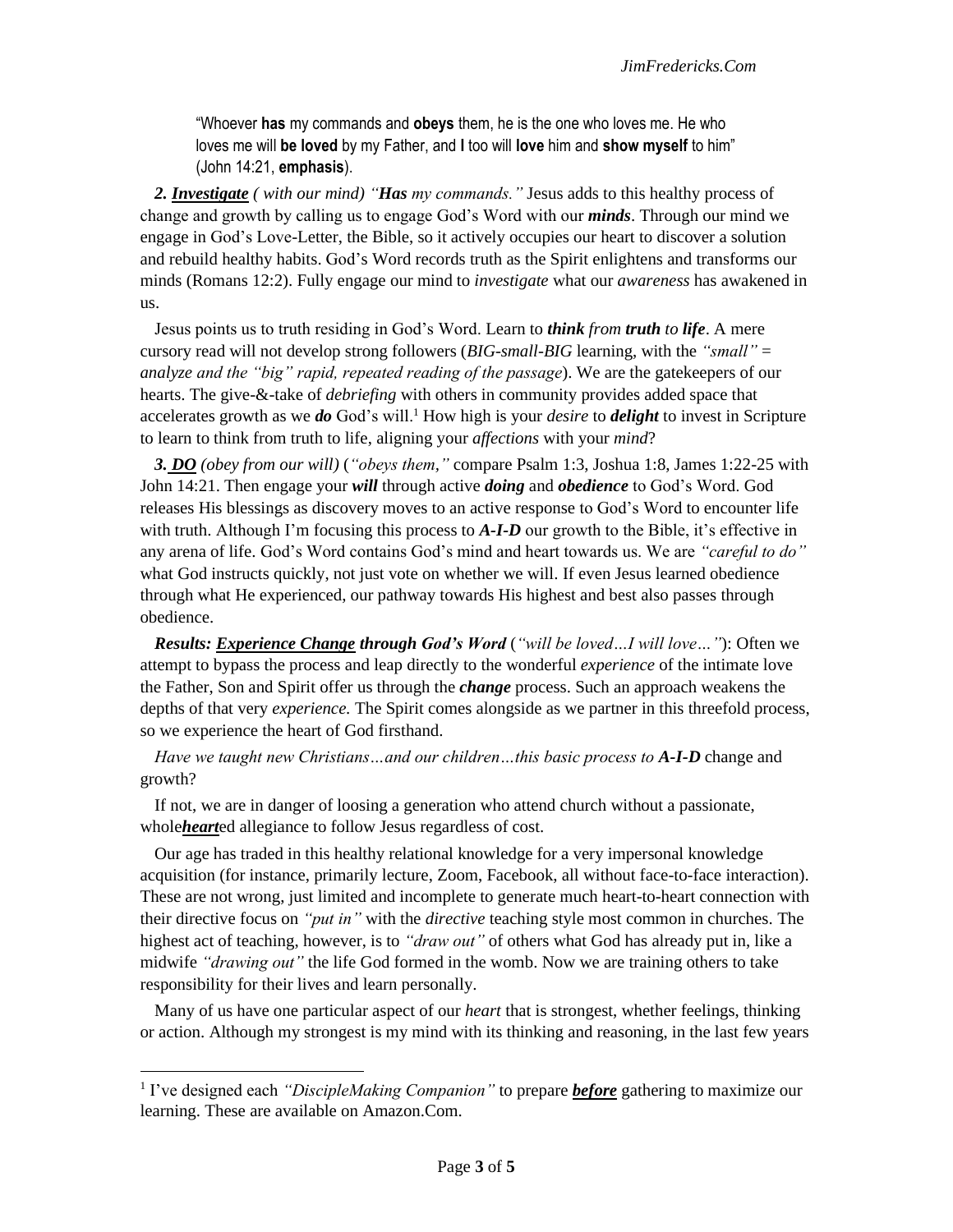I realize for me that my *affections* are the best "early warning" signal for what the Spirit is doing in my life. Now, our feelings are not accurate guides. However, they are the most sensitive indicators in us as a "tell" that something is happening. They don't guide our life yet are crucial for discernment. That's why the *normal* seems to me to be *A-I-D*.

*However, what about those who are most in tune with their thinking or their actions?*

*A-I-D* is so flexible adaptable that we can begin the change process at either of the three, all three are indivisible, it's effectiveness greatly impaired when any of the three are overlooked.

Notice in this expanded diagram below that this change process in *reciprocal* (note the additional *counterclockwise* arrowheads added from the first diagram). Although the primary process is *awareness, investigate, do,* either one of the three can stimulate any others. For instance, you may have no *awareness* of need yet to engage in God's Word within a mutually interactive group. As you join the group and *investigate* together in a NT passage and put truth into practice*,* you become *aware* of the gap between where you are on your journey and where God is calling. Then *act* on it. In this case, your sequence is *investigate, do, awareness.*

The Spirit uses our *"deliberate practice"* in this threefold process as transforming responses

(John 14:16-17) to change us since we add active faith to partner with divine revelation (2 Peter 1:5). *"Revelation demands response."* Note also the organic connection existing between *abiding*, *obeying* and being *loved* (John 15:9-10).

This threaded, threefold response fires the neurons in our brain that cause thinking, This the forms denser, richer connections and wider networks.



Knowledge is designed by God to be personal. *"Adam knew Eve…"* (Genesis 4:1 NASB) and they conceived. This particular

*"knowing"* was an intensely personal *act*, birthing life! True knowing is open, expressive, uncovered intimacy. Nothing hidden before God. The sin in Genesis 3 was not in knowing. Adam and Eve gathered knowledge to *control separate from* an *inter*dependent relationship with God.

## *How can we respond? Take "ant-steps."*

Take a few minutes to reflect. How are you wired? How do you *first* sense God's gentle message, *"Something important is happening. Pay attention!"*? More through a gentle tug on your emotions, thoughts bouncing around in your mind, or a growing urge to do something?

Have you ever seen one of those glass ant farms that come in the mail? Throw the dirt and ants in and chaos breaks out. After a few days order is restored out of chaos as tunnels form under the surface.

## *How?*

One ant takes one grain of sand and carries it one ant-step after another to the far end of the ant farm. The ant then comes back for one more grain of sand. *One* ant taking *one "ant-step"* hardly seems significant. In the change process, we often *over*state the conspicuous and *under*state the continuous. When change is needed, grab onto one grain of the solution. Then take one *"antstep"* in the right direction.